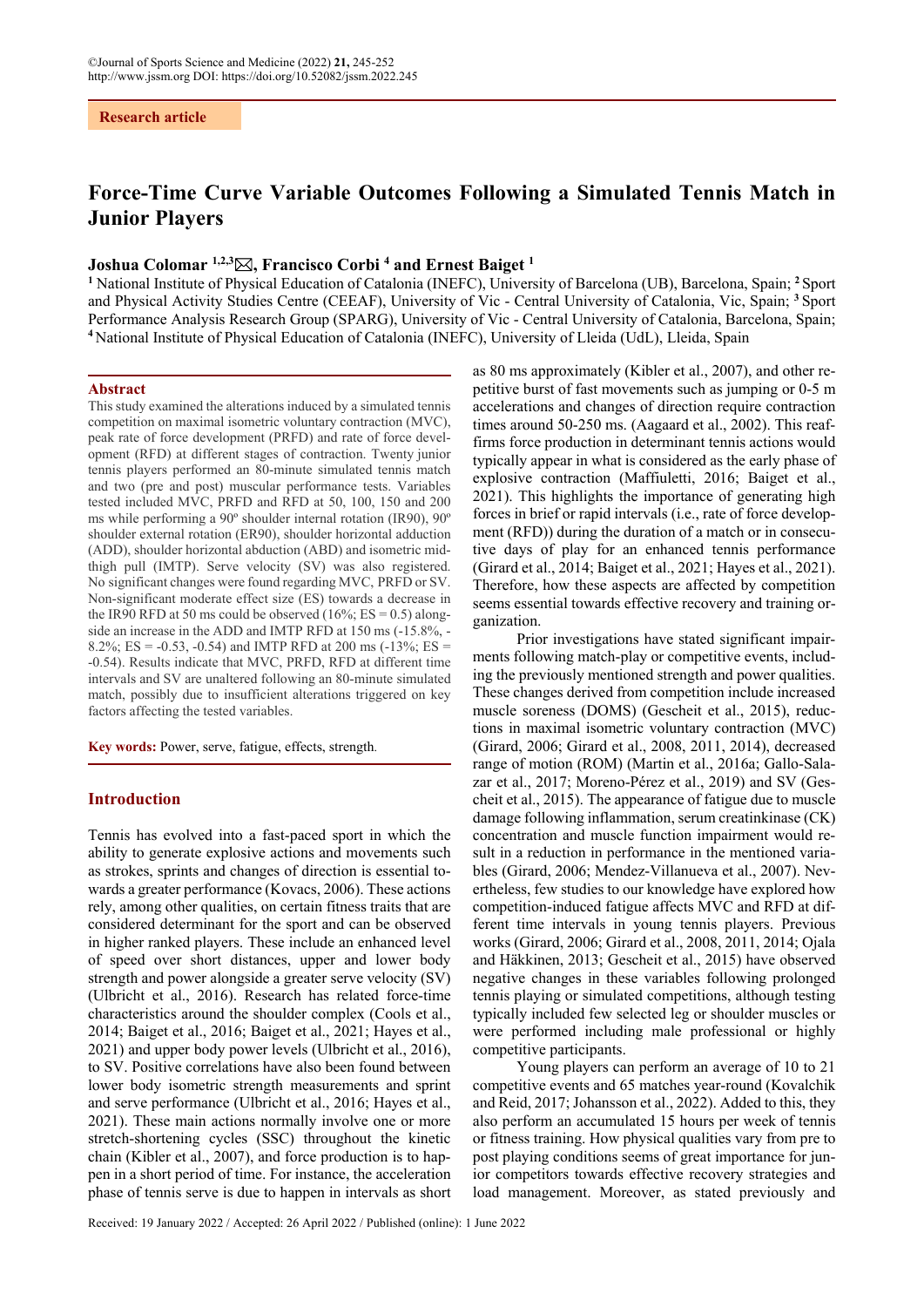given the importance of developing force rapidly in tennis and the significance of MVC and RFD in determinant actions, knowledge around RFD within different phases of contraction could provide insights on how mechanisms underpinning explosive force production are affected by match-play. Thus, the goal of this study was to investigate the alterations induced by tennis match-play on MVC and RFD at different stages of contraction (i.e., <250 ms), in specific joint positions observed in tennis actions and in junior competitors. Based on previous literature (Girard, 2006; Girard et al., 2008, 2011, 2014), we hypothesized that upper and lower body measures of MVC, PRFD and RFD at different time intervals would be negatively affected by fatigue. Accordingly, SV reductions would be observed.

# **Methods**

# **Participants**

G-Power statistical software (version 3.1.9.5; University of Dusseldorf, Dusseldorf, Germany) was used to determine that a minimum sample size of  $n = 19$  was required for statistical power  $\geq 0.8$  at an alpha level of  $p \leq 0.05$ . Twenty (12 male and 8 female) junior tennis players (mean  $\pm$  SD; age,  $16.9 \pm 1.7$  years; height,  $1.76 \pm 0.07$  m; body mass,  $64.4 \pm 7.9$  kg; BMI  $20.7 \pm 1.8$  kg/m<sup>2</sup>) with an International Tennis Number (ITN) between 2 and 4 (advanced level) and a tennis training experience of  $8.4 \pm 1.9$  years participated in this study. ITN was established by the consensus of two coaches accredited with RPT (Professional Tennis Registry) level 3, following the ITN Description of Standards (www.internationaltennisnumber.com). Participants had a weekly training volume of 20 h $\cdot$ week<sup>-1</sup> consisting of 3h of technical and tactical on-court tennis training and 1h of fitness training per day from Monday to Friday. Seventeen participants (85% of total) performed a two-handed backhand, while the remaining 15% executed a onehanded fashion. One subject (5% of total) was left-handed while all other participants had a dominant right extremity. Inclusion criteria required each participant to have at least 1-year of participation in a structured physical training program and 5-years of tennis training and competition. Participants were excluded from the study if they had any back, upper or lower extremity pain or undergone surgery or rehabilitation in the past 3 months. All participants were informed in advance about the characteristics of the study and voluntarily signed an informed consent. In the case of being underage, their legal tutors signed the consent. The study was conducted following the ethical principles for biomedical research with human beings, established in the Declaration of Helsinki of the AMM (2013) and approved by an accredited Ethics Committee (15/CEICGC/2020).

### **Design**

The experimental design was conducted as summarized in Figure 1. A cross-sectional repeated measures experimental design was performed on two testing sessions in a static order. Each player participated in two sessions (preand post-simulated match) separated approximately by 120 minutes under similar atmospheric, experimental conditions (wind  $\leq 2 \text{ m} \cdot \text{s}^1$ ) and by the same researcher. Between

trials, participants played an 80-minute simulated tennis match on an outdoor standard hard court following the International Tennis Federation (ITF) rules and using new tennis balls (Head ATP Pro, Spain). Matches were undertaken by participants playing an opponent with a similar ITN level. In a 15-minute window after the match, participants performed the post-competition testing session. The use of recovery strategies (e.g., self-myofascial release, massage, stretching, etc.) was not allowed in order to avoid interferences with the results. Players were allowed to consume water *ad libitum*. Energetic drinks were not allowed during the trials.



**Figure 1. Experimental design. a) external shoulder rotation with the elbow and shoulder flexed 90º (ER90); b) internal shoulder rotation with the elbow and shoulder flexed 90º (IR90); c) horizontal shoulder adduction (ADD); d) horizontal shoulder abduction (ABD); e) isometric mid-thigh pull (IMTP).**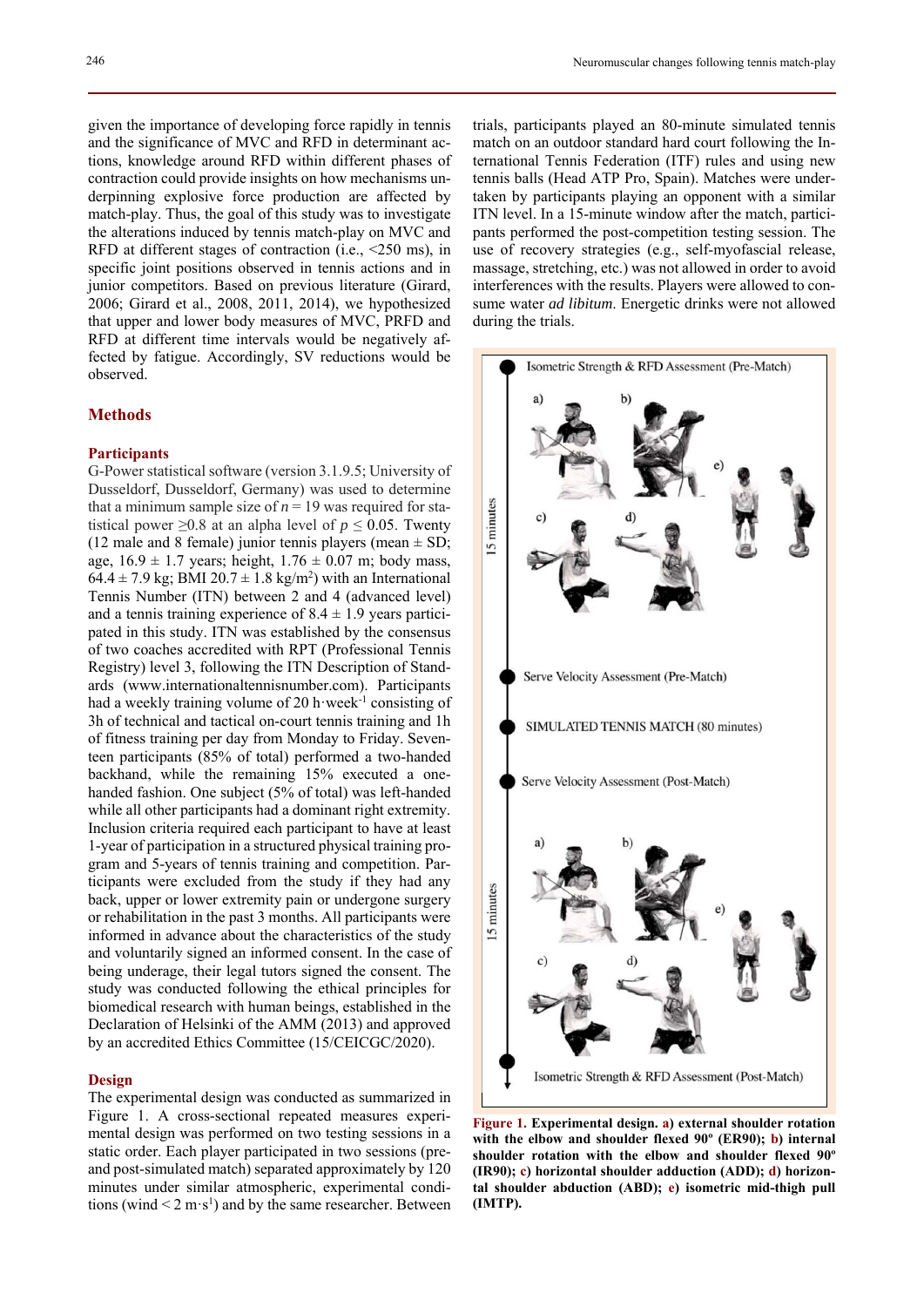### **Procedures**

Participants did not exercise for at least 18h before the protocol took place and they were encouraged to maintain their habitual lifestyle, to avoid excitatory substances (i.e., coffee or tea) and strenuous exercise during the previous day to the test. All measurements were registered in the morning, approximately from 7:30 am to 10 am. Testing sessions were performed in May and June during competition period.

# **Maximum isometric voluntary contraction (MVC) and rate of force development (RFD)**

Participants were asked to perform five maximum isometric tests. The different positions assessed were (a) external shoulder rotation with the elbow and shoulder flexed 90º (ER90), (b) internal shoulder rotation with the elbow and shoulder flexed 90º (IR90), (c) horizontal shoulder adduction (ADD), (d) horizontal shoulder abduction (ABD) and (e) mid-thigh pull (IMTP) as summarized in Figure 1. As a warm up and prior to testing, participants performed five minutes of dynamic mobility exercises and two submaximal trials of 3 seconds of all tested positions at approximately 50% and 75% maximal effort, separated by 60 seconds each (Comfort et al., 2019). Tests concerning upper body were performed in a similar manner as Baiget et al., (2016), sitting on an Ercolina machine (Technogym Company, Cesena, Italy). The participants sat in a position with a 90º hip flexion and the back resting on a bench. Participants were then fastened with a harness on the chest to avoid additional movement of other body segments. Only the dominant extremity was registered. For lower body assessment, tests were performed using a portable alternative to a force plate using a strength gauge (Chronojump, Boscosystem, Barcelona, Spain) attached to a heavy metal base or plate in a very similar fashion to that offered by James et al., (2017). Participants stood over the plate and the midthigh position was determined for each participant before testing by marking the midpoint distance between the knee and hip joints. This mid-point was established halfway between the iliac crest and the patella, as it seems athletes adopt their preferred hip and knee angles for the test (Comfort et al., 2015). The height of the bar was adjusted up or down to make sure it was in contact with the mid-thigh. Participants were allowed to use either overhand or hook grip. For all tests, participants were instructed to perform 1 second of quiet standing followed by a maximal effort for 5 seconds (as fast and hard as possible) (Comfort et al., 2019). The force-time curve for each trial was recorded using a strain gauge sampling at 80 Hz and the subsequent analysis software (Chronojump, Boscosystem, Barcelona, Spain). MVC and PRFD were defined as the highest value achieved during the 5 seconds. Additionally, force outputs at 50, 100, 150 and 200 ms from the initiation of the pull were determined for each trial (Comfort et al., 2015). RFD was then calculated as the segment between time points and following the equation:  $RFD = \Delta$ Force /  $\Delta$ Time (Baiget) et al., 2021). Precision and reproducibility were addressed using a test-retest design for which participants performed two trials spaced by 2 min rest between attempts. To avoid that the order of the evaluations could influence fatigue, tests were randomized. The measurements showed (Table

1) acceptable levels of reliability and good-to-excellent intraclass correlation coefficients (ICC  $\geq$  0.823) in all variables. Although coefficients of variation (CV) lower than 10% have previously been considered an acceptable range by researchers, the variable tested should be taken into account (Atkinson and Neville, 1998). When analyzing neuromuscular measurements, CV values seem to show a certain degree of variability, especially in early phases of contraction (Buckthorpe et al., 2012), when analyzing not as experienced populations and using customized instruments (James et al., 2017). Nevertheless, CV's here were comparable  $(\leq 20\%)$  to similar investigations examining forcetime curve variables and using similar equipment (Baiget et al., 2021).

**Table 1. Reliability of test measurements (n = 20).** 

|                     | <b>ICC</b> (95% CI)    | CV(%) |
|---------------------|------------------------|-------|
| <b>SV</b>           | $0.970(0.946 - 0.986)$ | 4.0   |
| <b>MVC IR90°</b>    | $0.897(0.618-0.972)$   | 11.1  |
| <b>MVC ER90°</b>    | $0.990(0.958 - 0.997)$ | 6.0   |
| <b>MVC ADD</b>      | $0.981(0.937 - 0.994)$ | 6.0   |
| <b>MVC ABD</b>      | $0.923(0.747-0.976)$   | 16.6  |
| <b>MVC IMTP</b>     | $0.982(0.950-0.993)$   | 6.7   |
| PRFD IR90°          | $0.933(0.666 - 0.987)$ | 19.3  |
| <b>PRFD ER90°</b>   | $0.953(0.728 - 0.992)$ | 15.3  |
| <b>PRFD ADD</b>     | $0.969(0.884 - 0.992)$ | 19.1  |
| <b>PRFD ABD</b>     | $0.937(0.720 - 0.986)$ | 20.8  |
| <b>PRFD IMTP</b>    | $0.844(0.307-0.965)$   | 16.4  |
| IR $90^\circ$ 50 ms | $0.932(0.764 - 0.980)$ | 19.2  |
| IR90° 100 ms        | $0.965(0.885 - 0.989)$ | 12.1  |
| <b>IR90° 150 ms</b> | $0.973(0.911-0.992)$   | 13.6  |
| IR90° 200 ms        | $0.920(0.646 - 0.982)$ | 14.9  |
| ER 90° 50 ms        | $0.904(0.615-0.976)$   | 18.3  |
| ER90° 100 ms        | $0.957(0.849 - 0.987)$ | 14.1  |
| ER90° 150 ms        | $0.907(0.677 - 0.973)$ | 12.4  |
| ER90° 200 ms        | $0.872(0.486 - 0.968)$ | 11.8  |
| ADD 50 ms           | $0.960(0.862 - 0.989)$ | 14.4  |
| ADD 100 ms          | $0.987(0.959 - 0.996)$ | 7.8   |
| <b>ADD 150 ms</b>   | $0.860(0.514 - 0.960)$ | 14.0  |
| <b>ADD 200 ms</b>   | $0.910(0.689 - 0.974)$ | 16.8  |
| $ABD50$ ms          | $0.984(0.941-0.996)$   | 11.3  |
| ABD 100 ms          | $0.959(0.848 - 0.989)$ | 13.3  |
| <b>ABD 150 ms</b>   | $0.890(0.558 - 0.973)$ | 14.8  |
| <b>ABD 200 ms</b>   | $0.880(0.399 - 0.976)$ | 16.3  |
| <b>IMTP 50 ms</b>   | $0.910(0.622 - 0.980)$ | 7.2   |
| <b>IMTP 100 ms</b>  | $0.915(0.623 - 0.981)$ | 5.3   |
| <b>IMTP 150 ms</b>  | $0.823(0.286-0.956)$   | 14.7  |
| <b>IMTP 200 ms</b>  | $0.879(0.548 - 0.967)$ | 9.1   |

 $CV = coefficient of variation$ ;  $ICC = intraclass correlation coefficient$ ;  $SV$  $=$  serve velocity; MVC  $=$  maximal voluntary contraction; PRFD  $=$  peak rate of force development;  $IR =$  shoulder internal rotation;  $ER =$  shoulder external rotation; ADD = horizontal shoulder adduction; ABD = horizontal shoulder abduction; IMTP = isometric mid-thigh pull.

#### **Serve speed**

Data collection was executed on a standard tennis hard court with stable wind conditions ( $\leq 2$  m $\cdot$ s<sup>-1</sup>) using new tennis balls (Head ATP Pro, Spain). Before the measurements, participants performed a standardized warm-up that included mobility exercises, 5 minutes of free rallies and 10 progressive serves. Each subject executed 8 serves (2 sets of 4 serves on each side of the court) with 2 minutes of rest between sets and 10 seconds between serves) before and after the simulated tennis match. Only the serves that landed in the serve box were registered. Maximum SV was determined using a hand-held radar gun (Stalker ATS II,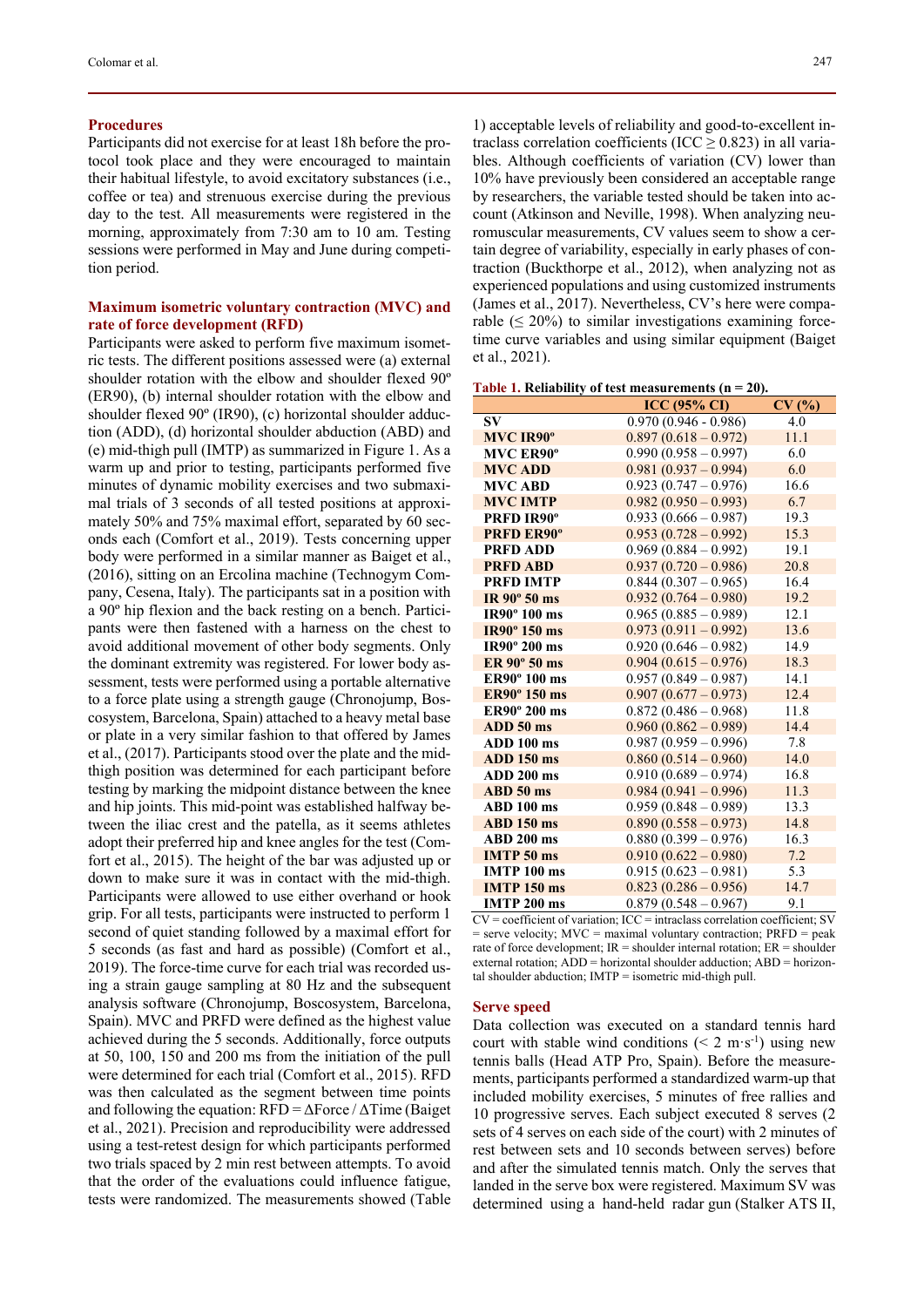| radio 2: Matem idad enaracterístics (n<br>$-0, 0$                                  |                    |
|------------------------------------------------------------------------------------|--------------------|
| <b>Variables</b>                                                                   | $Mean \pm SD$      |
| Games per match                                                                    | $15.7 \pm 2.72$    |
| Total distance (m)                                                                 | $3184.6 \pm 601.2$ |
| Distance at 0 to > 1 m·s <sup>-1</sup> (m)                                         | $1260.3 \pm 203.5$ |
| Distance at 1 to $> 2 \text{ m} \cdot \text{s}^{-1}$ (m)                           | $1532.0 \pm 386.2$ |
| Distance at 2 to > 3 m·s <sup>-1</sup> (m)                                         | $267.8 \pm 95.5$   |
| Distance at 3 to $>$ 4 m·s <sup>-1</sup> (m)                                       | $88.8 \pm 48.7$    |
| Distance at $\geq 4$ m·s <sup>-1</sup> (m)                                         | $35.6 \pm 29.0$    |
| Peak velocity $(m \cdot s^{-1})$                                                   | $5.37 \pm 0.73$    |
| Mean velocity $(m \cdot s^{-1})$                                                   | $0.96 \pm 0.07$    |
| High intensity accelerations ( $\geq 3$ m·s <sup>-1</sup> ; n)                     | $19.7 \pm 10.2$    |
| High intensity decelerations ( $\geq$ -3 m·s <sup>-1</sup> ; n)                    | $34.1 \pm 19.3$    |
| High intensity accelerations ( $\geq 3$ m·s <sup>-1</sup> ; n·min <sup>-1</sup> )  | $0.29 \pm 0.15$    |
| High intensity decelerations ( $\geq$ -3 m·s <sup>-1</sup> ; n·min <sup>-1</sup> ) | $0.49 \pm 0.25$    |
| HRmax (beats $\text{min}^{-1}$ )                                                   | $172.1 \pm 19.2$   |
| Mean HR (beats $\text{min}^{-1}$ )                                                 | $135.0 \pm 18.8$   |
| Time spent at $\langle 70\% \text{ HRmax } (\% )$                                  | $45.8 \pm 32.9$    |
| Time spent at $70-85%$ HRmax $(\%)$                                                | $29.6 \pm 16.8$    |
| Time spent at $>85\%$ HRmax (%)                                                    | $20.2 \pm 19.9$    |
| <b>RPE</b>                                                                         | $12.4 \pm 1.2$     |

**Table 2. Match load characteristics (n = 20).** 

HRmax = match peak heart rate; RPE = rate of perceived exertion.

USA, frequency:  $34.7 \text{ GHz}$  [Ka-Band]  $\pm 50 \text{ MHz}$ ). The radar was positioned in the center of the baseline, 2 m behind the line and at an approximate height of 2 m following the trajectory of the ball. Players were asked to hit as hard as possible to the T and immediate feedback was provided to the participants to encourage maximum effort.

### **Tennis match load**

Match load was recorded using a GPS unit (WimuPro®, Realtrack Systems, Almería, Spain). Both players involved in the simulated match wore an adjusted vest with the attached device and diverse data was recorded for posterior descriptive information on match load (Table 2). Registered data included variables previously used in similar participants (Hoppe et al., 2014; Galé-Ansodi et al., 2017; Perri et al., 2018) such as total distance, number of accelerations, decelerations, distance at different running speeds, mean and peak velocity. Added to this, three heart rate (HR) zones were used for analysis. Using a HR monitor (Garmin HRM Dual Basic, Garmin, USA) and based on peak HR of the match ( $HR_{max}$ ), zone 1 was determined as low- (<70% HRmax), zone 2, moderate- (70-85% HRmax) and zone 3, high-intensity-  $(>\!\!85\!\!% HR<sub>max</sub>)$ . Time spent in different HR zones included play and changeover intervals. The same warm-up performed before the SV assessment was considered appropriate for the simulated match. Matches were played for 80 minutes regardless the score on a standard tennis hard court under stable wind conditions  $(< 2 \text{ m} \cdot \text{s}^{-1})$ . Posterior to competition, fatigue perception was measured following the 6 to 20 Borg Scale Test (RPE).

### **Statistical Analysis**

Data are reported as mean  $\pm$  standard deviation (SD). Normality of distributions and homogeneity of variances were assessed with the Shapiro-Wilk test. The reliabilities of test measurements were assessed using intraclass correlation coefficients (ICCs) and the coefficient of variation (CV) (Table 2). Parametric and non-parametric statistics were used when appropriate. Paired *t*-test were used to discern any significant differences between the mean values of preand post-measurements. Because some variables did not have a Gaussian distribution (all excluding SV, ER90º 200 ms, ABD 100 ms and ABD 150 ms) Wilcoxon paired test was used. Mean differences in absolute and percent values were also used. The magnitude of the differences in mean was quantified as effect size (ES) and interpreted according to the criteria used by (Cohen,  $1988$ ) < 0.2 = trivial, 0.2-0.4  $=$  small, 0.5- 0.7 = moderate,  $>0.7$  = large. Thirty-one preplanned comparisons were considered for this study. Accordingly, correction for multiple comparisons was undertaken using the Bonferroni method with a resulting operational alpha level of  $0.0016$  ( $p = 0.05/31$ ). All statistical analyses were performed using SPSS 23.0 software (SPSS Inc., Chicago, IL, USA).

# **Results**

Match-load characteristics are expressed in Table 1. Preand post-match SV, MVC and PRFD differences are summarized in Table 3, while data concerning RFD at different times is plotted in Figure 2. No significant differences were found between pre- and post-match measurements in any of the tested conditions. Moderate effect sizes (ES) towards a decreased IR90 RFD at 50 ms and an increased RFD in the IMTP at 150 ms and 200 ms in post-match conditions could be observed  $(-16\%, 8.2\% \text{ and } 13\%;$  ES = 0.5, -0.54 and -0.54), respectively. Also, a moderate increase in the post-match measurements in ADD RFD at 150 ms was noted (15.8%;  $ES = -0.53$ ). No statistically significant differences could be observed concerning MVC values, PRFD or SV.

# **Discussion**

The main finding of this investigation was that MVC, PRFD, RFD at different time intervals and SV remain unaltered following an 80-minute simulated tennis match in young players. Yet, after following this specific load, RFD at different time points while performing a MVC in certain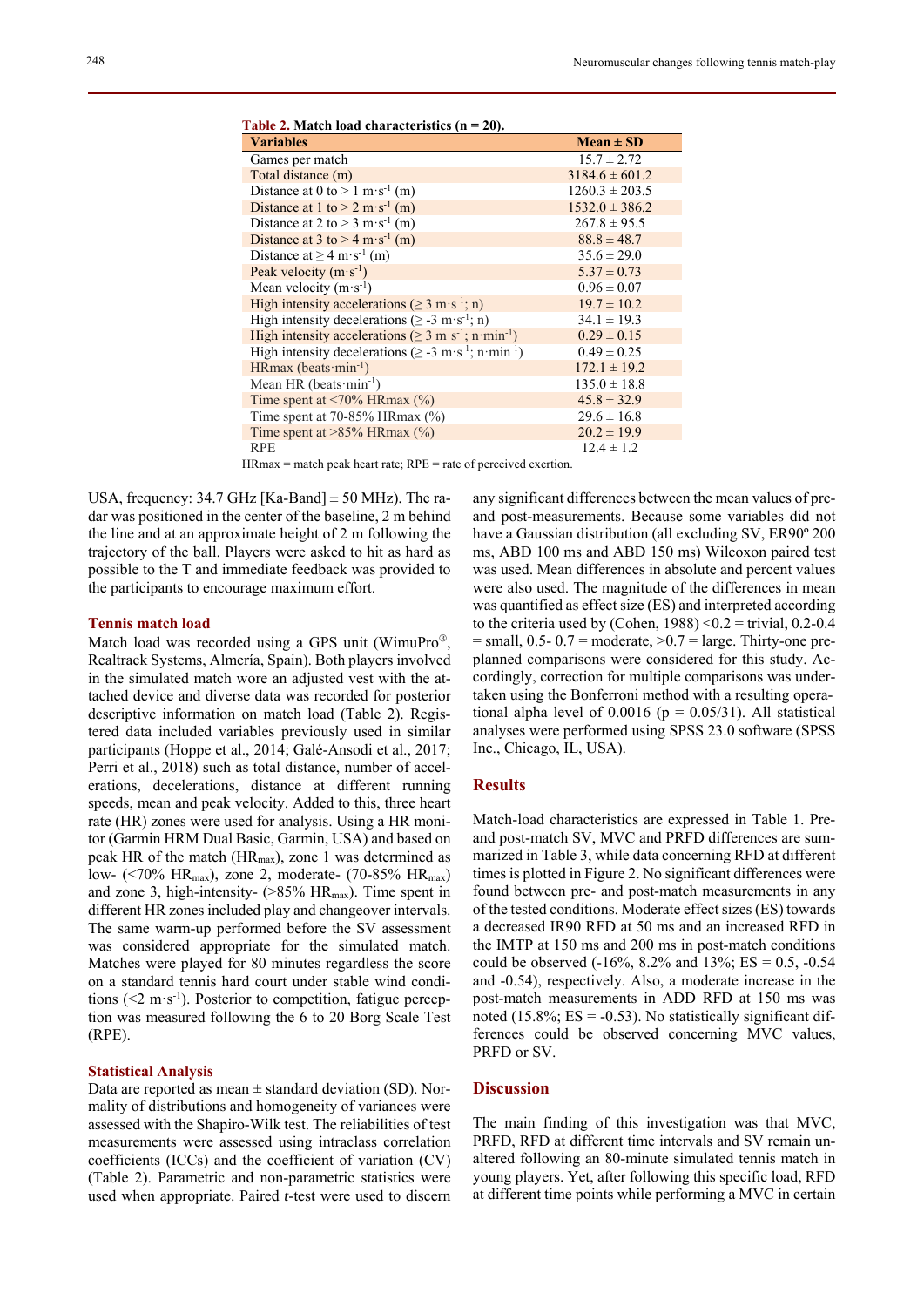

**Figure 2. Pre- and post-match rate of force development (RFD) at (A) 50 ms, (B) 100 ms, (C) 150 ms, (D) 200 ms and (E) during the isometric mid-thigh pull test (IMTP) at all stages of contraction (50 ms, 100 ms, 150ms and 200 ms).** Data are mean  $\pm$  SD. ES  $=$ Cohen's effect size; IR90º = shoulder internal rotation; ER90º = shoulder external rotation; ADD = horizontal shoulder adduction; ABD = horizontal shoulder abduction; IMTP = isometric mid-thigh pull.

| Table 3. Pre- and post-match serve velocity (SV), maximal isometric voluntary. |
|--------------------------------------------------------------------------------|
|--------------------------------------------------------------------------------|

| <b>Variable</b>                               | <b>PRE</b>          | <b>POST</b>         | <b>ES</b> | Change $(\% )$ | $\mathbf{D}$ |
|-----------------------------------------------|---------------------|---------------------|-----------|----------------|--------------|
| $SV$ (km $\cdot$ h-1)                         | $140.4 \pm 11.8$    | $141.1 \pm 12.4$    | $-0.14$   | 0.4            | .543         |
| $MVC$ IR90 $^{\circ}$ (N)                     | $125.8 \pm 49.2$    | $125.4 \pm 54.7$    | 0.19      | $-0.3$         | .475         |
| MVC $ER90^\circ$ (N)                          | $95.4 \pm 35.5$     | $93.4 \pm 38.5$     | 0.09      | $-2.1$         | .756         |
| <b>MVC ADD (N)</b>                            | $85.2 \pm 36.7$     | $83.6 \pm 31.4$     | 0.23      | $-1.9$         | .388         |
| $MVC$ ABD $(N)$                               | $115.4 \pm 51.4$    | $114.1 \pm 49.6$    | 0.24      | $-1.1$         | .368         |
| <b>MVC IMTP (N)</b>                           | $938.8 \pm 365.8$   | $967.9 \pm 402.2$   | $-0.25$   | 3.0            | .41          |
| <b>PRFD IR90° (N·s-1)</b>                     | $954.3 \pm 555.6$   | $794.5 \pm 391.4$   | 0.33      | $-20.1$        | .202         |
| <b>PRFD ER90<math>^{\circ}</math> (N·s-1)</b> | $992.4 \pm 799.2$   | $1202.5 \pm 800.3$  | 0.04      | 17.5           | .898         |
| <b>PRFD ADD</b> $(N \cdot s-1)$               | $935.7 \pm 892.9$   | $940.3 \pm 683.5$   | 0.07      | 0.5            | .812         |
| <b>PRFD ABD</b> $(N \cdot s-1)$               | $969.9 \pm 619.3$   | $976.7 \pm 709.8$   | 0.1       | 0.7            | .729         |
| <b>PRFD IMTP</b> $(N \cdot s-1)$              | $5768.6 \pm 2222.1$ | $5059.9 \pm 2715.8$ | 0.47      | $-14.0$        | .27          |

ES = Cohen's effect size; SV = serve velocity; MVC = maximal isometric voluntary contraction; PRFD = peak rate of force development; IR = shoulder internal rotation; ER = shoulder external rotation; ADD = horizontal shoulder adduction; ABD

 $=$  horizontal shoulder abduction;  $IMTP =$  isometric mid-thigh pull.

joint positions (i.e., IR90, ADD and IMTP) seemed moderately affected.

Previous works have established alterations in certain physical aspects following tennis match-play, involving reductions in shoulder internal rotation ROM (Martin et al., 2016b; Gallo-Salazar et al., 2017; Moreno-Pérez et al., 2019), DOMS and increased CK values (Gescheit et al., 2015). More specifically related to strength measurements, results here differ from those present in other investigations. MVC resulted in reductions in the majority of previous studies following tennis competitions or match-play (Girard, 2006; Girard et al., 2008, 2011, 2014; Gescheit et al., 2015; Gallo-Salazar et al., 2017; Moreno-Pérez et al., 2019). Nevertheless, significant reductions in this variable are noted only after performing a considerably greater competitive load compared to the one proposed here, especially regarding match-duration. In Girard et al., (2006, 2008), MVC of knee extensors suffered progressive reductions starting as soon as 30 minutes into match-play, but only being significant ( $p < 0.05$ ) compared to pre-match conditions at 150 minutes of play, while plantar flexor and leg extensor muscles accounted similar decreases following 120 minutes of competition in further works (Girard et al., 2011, 2014; Ojala and Häkkinen, 2013), indicating that match duration could be an essential aspect inducing MVC reductions. More recent studies have also registered decreases in MVC around the shoulder joint in internal and external rotation gestures. Moreno-Pérez et al., (2019) observed significant changes towards lower strength levels in the shoulder external rotation motion following 80 minutes of match-play. As match duration is similar to that performed in this study, differences may be explained by the population analyzed or match-load differences. Reductions in MVC following a tennis match can be determined by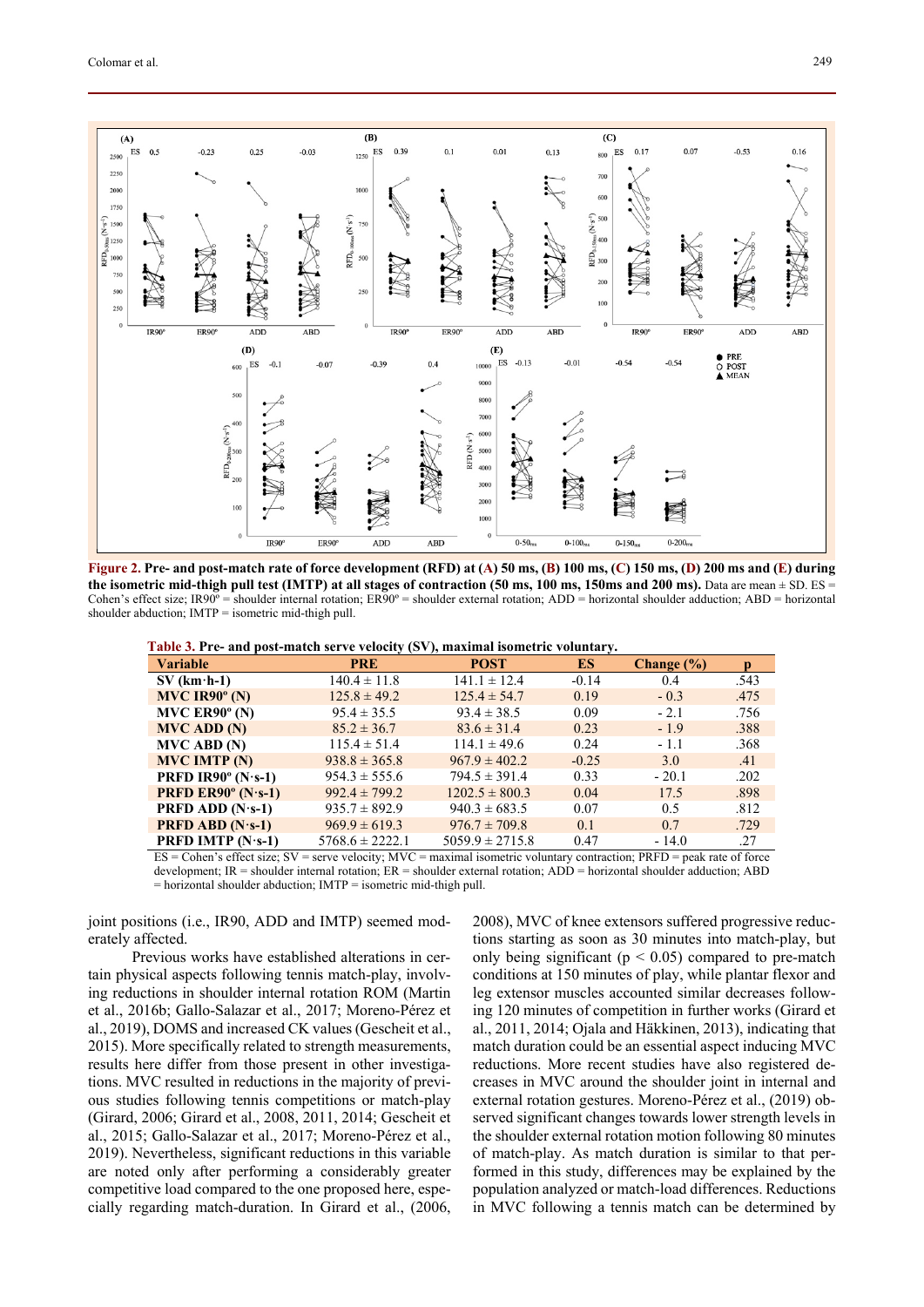fatigue induced in response to high and repetitive loads performed during serves, groundstrokes, short sprints and changes of direction (Mendez-Villanueva et al., 2007). Nevertheless, external match loads concerning number of strokes, running distance and high-intensity bouts may be considerably different when comparing adolescents, professional players and male or female participants (Hoppe et al., 2014; Kovalchik and Reid, 2017; Perri et al., 2018). Analyzed population differences could be one of the reasons of dissimilar results, as participants in Moreno-Pérez et al. (2019) represent professional male players of greater age and level that could achieve a higher number of strokes and high intensity bouts during competition, although performing similar match durations (Hoppe et al., 2014; Kovalchik and Reid, 2017; Perri et al., 2018). In investigations focusing on populations with a similar age (Gallo-Salazar et al., 2017), reductions in MVC have been observed in shoulder internal and external rotation values following two consecutive matches of approximately 80 minutes in one day, which in absolute numbers accounted for roughly two-times the competition duration than that performed in this study. This reinforces the idea that duration here might be of an insufficient magnitude to evoke changes, especially in players with a significantly high volume of training  $(20h \cdot week^{-1})$ . Added, although match duration responded to typical matches of youth populations, internal load indicators such as mean and maximal HR slightly differ from those seen in similar studies (Hoppe et al., 2014). In short, reductions in MVC in lower and upper body values seem to appear following tennis match-play of longer duration, especially in male players of greater level, while results here indicate that 80 minutes of competition seems an insufficient load to negatively affect these values in junior players.

In the same way, no decreases in PRFD of the analysed motions were noted. Gescheit et al., (2015) observed how consecutive days of prolonged tennis match-play negatively affected this variable in the IMTP test. However, in a similar way to data concerning MVC discussed previously, RFD values diminished only after day two of competition, when accumulated volume of play was at least of two matches of 240 minutes. Similarly, Ojala and Hakkinen (2013) observed a decrease in RFD in a bilateral leg press following the first match (i.e., 120 minutes duration and 13.2 RPE values) of a three-day tennis tournament while Girard et al., (2014) found similar reductions in knee extensors after a 120-minute match in hot temperature conditions ( $-22 \pm 10.9\%$ ). Added to this, participants analysed in the aforementioned studies highly differed in age (23  $\pm$ 3.8 vs.  $16.9 \pm 1.7$ ) and level (elite vs. competitive) (Ojala and Häkkinen, 2013; Girard et al., 2014) from players present in this investigation, restating that differences regarding match load and volume alongside age and level of play are important factors affecting MVC and PRFD outcomes following competition.

RFD at different stages of contraction was unaffected by 80 minutes of match-play. Investigations in other sports such as handball reported reductions in RFD as early as 50 ms in knee extensors and at 200 ms in both knee extensors and flexors (Thorlund et al., 2007). Specifically in tennis, Girard et al., (2014) observed significant decreases

following 120 minutes of competition in knee extensors at 200 ms of contraction in experimented players. Unaffected variables here are surprising as tennis match-play characteristics certainly seem to have the potential to affect rates of muscle force production due to repetitive accelerations, decelerations, changes of direction and high velocity strokes (Mendez-Villanueva et al., 2007). Nevertheless, results should be analysed with caution and generally unaltered values could have a various number of reasons. First, comparing studies becomes challenging as methods to detect force production at different time intervals during a MVC bout are not fully agreed on (Thompson, 2012). Additionally, within-participant variability (see Figure 2), especially during initial phases of contraction (<50ms) could reduce the capacity of detecting changes, requiring larger sample sizes to do so (Buckthorpe et al., 2012). More specifically regarding strength values observed here, RFD would seem unaffected as MVC remained unchanged following the simulated tennis match. As literature points out, diverse mechanisms affect explosive force production and maximal strength seems increasingly dependent on MVC, especially in intervals later than 90 ms (Maffiuletti, 2016). Following this idea, inexistent reductions in MVC would result in similar RFD outcomes in the tested contraction times. Moreover, other key factors identified as mechanisms affecting earlier and later phases of RFD such as motor unit discharge rate, fibre type composition, stiffness of the muscle-tendon unit and shifts in muscle length and torque production produced by eccentric damage (Maffiuletti, 2016) may have been unaffected due to insufficient competitive load. In the same way as mentioned regarding MVC and PRFD, 80-minutes of simulated competition may have been insufficient to elicit the fatigue mechanisms that would progressively affect explosive force production, at any stage of contraction whatsoever. Although this study reproduced typical match durations and loads regarding junior tennis competition (Galé-Ansodi et al., 2017; Perri et al., 2018), the fact that the intervention consisted of a simulated tennis match with lower demands than competitive bouts (Murphy et al., 2016) and participants typically performing high training volumes throughout their program  $(20h\text{·week}^{-1})$  could reinforce the idea that the load was not as demanding for participants. This added to age and sex differences may result in such different results. In any case, this is speculative, and changes remained generally unaffected in all variables, including on-court functional performance measurements such as SV.

This study had some limitations. Participants were slightly heterogenous regarding age, although not in training experience and level. Added, sample size and the fact that mixed male and female participants were included in the study may have affected results to some extent. Also, the strain gauge used sampled at 200 Hz which might be a low frequency for early contraction time measurements such as the 50 ms. These issues may have affected in some way the data, and although reliability measurements were considered acceptable and comparable to similar studies (Baiget et al., 2021), results should be interpreted with caution. Furthermore, as a recommendation for future investigations, ensuring interventions of longer duration and in competitive conditions could seem essentiall to observe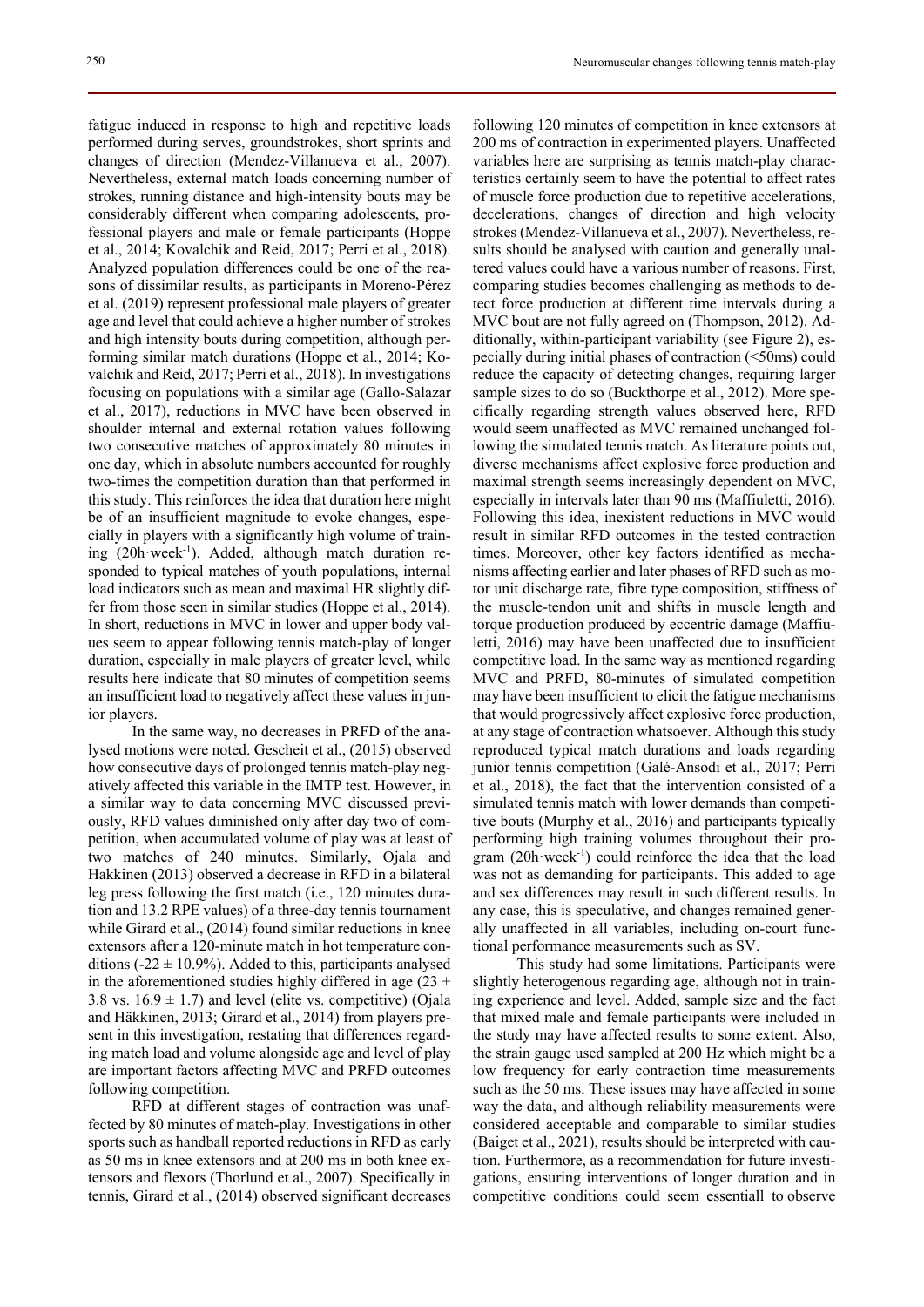changes in the analysed variables.

Tennis is a sport characterized by high training volume that are sometimes distorted in several training sessions that take place on the same day with strength and conditioning programs following on-court drills and competition or vice versa. This study shows that key physical factors such as MVC, PRFD or SV do not seem to be negatively affected by relatively low loads of match-play, specifically in simulated conditions in junior players with a high training volume background. Various significant aspects affecting tennis performance rely on the aforementioned tested variables, making knowledge around how training and competition influence their outcome of high importance. Therefore, including programs that incorporate exercises focused on speed, power and velocity production following simulated matches, far from being counterproductive, could be a valid option towards effective use of training time. On the other hand, performing these interventions after matches of longer duration in competitive contexts and especially of greater match-load, may not be recommended and coaches should address training in consequence.

# **Conclusion**

In conclusion, MVC, PRFD, RFD at different time intervals and SV are unaltered following an 80-minute simulated match in young tennis competitors, possibly due to an insufficient load and subsequent alterations of key factors and mechanisms affecting the variables tested. However, RFD values while performing a MVC in the IR90, ADD and IMTP positions seem to moderately change following an intervention of these characteristics, suggesting that performing a load of greater duration, magnitude or with more experimented players with a greater level could result in significant changes.

### **Acknowledgements**

The authors would like to thank the participants for their enthusiastic participation. The experiments comply with the current laws of the country in which they were performed. The authors have no conflict of interest to declare. The datasets generated during and/or analyzed during the current study are not publicly available, but are available from the corresponding author who was an organizer of the study.

### **References**

- Aagaard, P., Simonsen, E.B., Andersen, J.L., Magnusson, P. and Dyhre-Poulsen, P. (2002) Increased rate of force development and neural drive of human skeletal muscle following resistance training. *Journal of Applied Physiology* **93**, 1318-1326. https://doi.org/10.1152/japplphysiol.00283.2002
- Atkinson,G and Nevill, A. (1998) Statistical Methods for Assessing Measurement Error (Reliability) in Variables Relevant to Sports Medicine. *Sports Medicine* **26 (4)**, 217-238. https://doi.org/10.2165/00007256-199826040-00002
- Baiget, E., Colomar, J. and Corbi, F. (2021) Upper-Limb Force-Time Characteristics Determine Serve Velocity in Competition Tennis Players. *International Journal of Sports Physiology and Performance* **Ahead of print**, 1-9.
- Baiget, E., Corbi, F., Fuentes, J.P. and Fernández-Fernández, J. (2016) The Relationship Between Maximum Isometric Strength and Ball Velocity in the Tennis Serve. *Journal of Human Kinetics* **53**, 63-71. https://doi.org/10.1515/hukin-2016-0028
- Buckthorpe, M.W., Hannah, R., Pain, T.G. and Folland, J.P. (2012) Reliability of neuromuscular measurements during explosive isometric contractions, with special reference to electromyography

normalization techniques: Reliability of Explosive Neuromuscular Measurements. *Muscle & Nerve* **46**, 566-576. https://doi.org/10.1002/mus.23322

- Cohen, J. (1988) Statistical Power Analysis for the Behavioral Sciences. 2nd ed. Hillsdale, N.J. L. Erlbaum Associates.
- Comfort, P., Dos'Santos, T., Beckham, G.K., Stone, M.H., Guppy, S.N. and Haff, G.G. (2019) Standardization and Methodological Considerations for the Isometric Midthigh Pull. *Strength and Conditioning Journal* **41**, 57-79. https://doi.org/10.1519/SSC.0000000000000433
- Comfort, P., Jones, Paul.A., McMahon, J.J. and Newton, R. (2015) Effect of Knee and Trunk Angle on Kinetic Variables During the Isometric Midthigh Pull. Test-Retest Reliability. *International Journal of Sports Physiology and Performance* **10**, 58-63. https://doi.org/10.1123/ijspp.2014-0077
- Cools, A.M., Palmans, T. and Johansson, F.R. (2014) Age-Related, Sport-Specific Adaptions of the Shoulder Girdle in Elite Adolescent Tennis Players. *Journal of Athletic Training* **49**, 647-653. https://doi.org/10.4085/1062-6050-49.3.02
- Galé-Ansodi, C., Castellano, J. and Usabiaga, O. (2017) Physical profile of young tennis players in the tennis match-play using global positioning systems. *Journal of Physical Education and Sport* **17**, 826-832. https://doi.org/10.1080/24748668.2017.1406780
- Gallo-Salazar, C., Del Coso, J., Barbado, D., Lopez-Valenciano, A., Santos-Rosa, F.J., Sanz-Rivas, D., Moya, M. and Fernández-Fernández, J. (2017) Impact of a competition with two consecutive matches in a day on physical performance in young tennis players. *Applied Physiology, Nutrition, and Metabolism* **42**, 750-756. https://doi.org/10.1139/apnm-2016-0540
- Gescheit, D.T., Cormack, S.J., Reid, M. and Duffield, R. (2015) Consecutive Days of Prolonged Tennis Match Play: Performance, Physical, and Perceptual Responses in Trained Players. *International Journal of Sports Physiology and Performance* **10**, 913-920. https://doi.org/10.1123/ijspp.2014-0329
- Girard, O. (2006) Changes in exercise characteristics, maximal voluntary contraction, and explosive strength during prolonged tennis playing. *British Journal of Sports Medicine* **40**, 521-526. https://doi.org/10.1136/bjsm.2005.023754
- Girard, O., Lattier, G., Maffiuletti, N.A., Micallef, J.-P. and Millet, G.P. (2008) Neuromuscular fatigue during a prolonged intermittent exercise: Application to tennis. *Journal of Electromyography and Kinesiology* **18**, 1038-1046. https://doi.org/10.1016/j.jelekin.2007.05.005
- Girard, O., Racinais, S., Micallef, J.-P. and Millet, G.P. (2011) Spinal modulations accompany peripheral fatigue during prolonged tennis playing: Spinal reflexes in tennis. *Scandinavian Journal of Medicine & Science in Sports* **21**, 455-464. https://doi.org/10.1111/j.1600-0838.2009.01032.x
- Girard, O., Racinais, S. and Périard, J.D. (2014) Tennis in hot and cool conditions decreases the rapid muscle torque production capacity of the knee extensors but not of the plantar flexors. *British Journal of Sports Medicine* **48**, 52-58. https://doi.org/10.1136/bjsports-2013-093286
- Hayes, M.J., Spits, D.R., Watts, D.G. and Kelly, V.G. (2021) Relationship Between Tennis Serve Velocity and Select Performance Measures. *Journal of Strength and Conditioning Research* **35**, 190-197. https://doi.org/10.1519/JSC.0000000000002440
- Hoppe, M.W., Baumgart, C., Bornefeld, J., Sperlich, B., Freiwald, J. and Holmberg, H.-C. (2014) Running Activity Profile of Adolescent Tennis Players During Match Play. *Pediatric Exercise Science* **26**, 281-290. https://doi.org/10.1123/pes.2013-0195
- James, L.P., Roberts, L.A., Haff, G.G., Kelly, V.G. and Beckman, E.M. (2017) Validity and Reliability of a Portable Isometric Mid-Thigh Clean Pull. *Journal of Strength and Conditioning Research* **31**, 1378-1386. https://doi.org/10.1519/JSC.0000000000001201
- Johansson, F., Gabbett, T., Svedmark, P. and Skillgate, E. (2022) External Training Load and the Association With Back Pain in Competitive Adolescent Tennis Players: Results From the SMASH Cohort Study. *Sports Health: A Multidisciplinary Approach* **14**, 111-118. https://doi.org/10.1177/19417381211051643
- Kibler, W.B., Chandler, T.J., Shapiro, R. and Conuel, M. (2007) Muscle activation in coupled scapulohumeral motions in the high performance tennis serve. *British Journal of Sports Medicine* **41**, 745- 749. https://doi.org/10.1136/bjsm.2007.037333
- Kovacs, M.S. (2006) Applied physiology of tennis performance. *British Journal of Sports Medicine* **40**, 381-386.